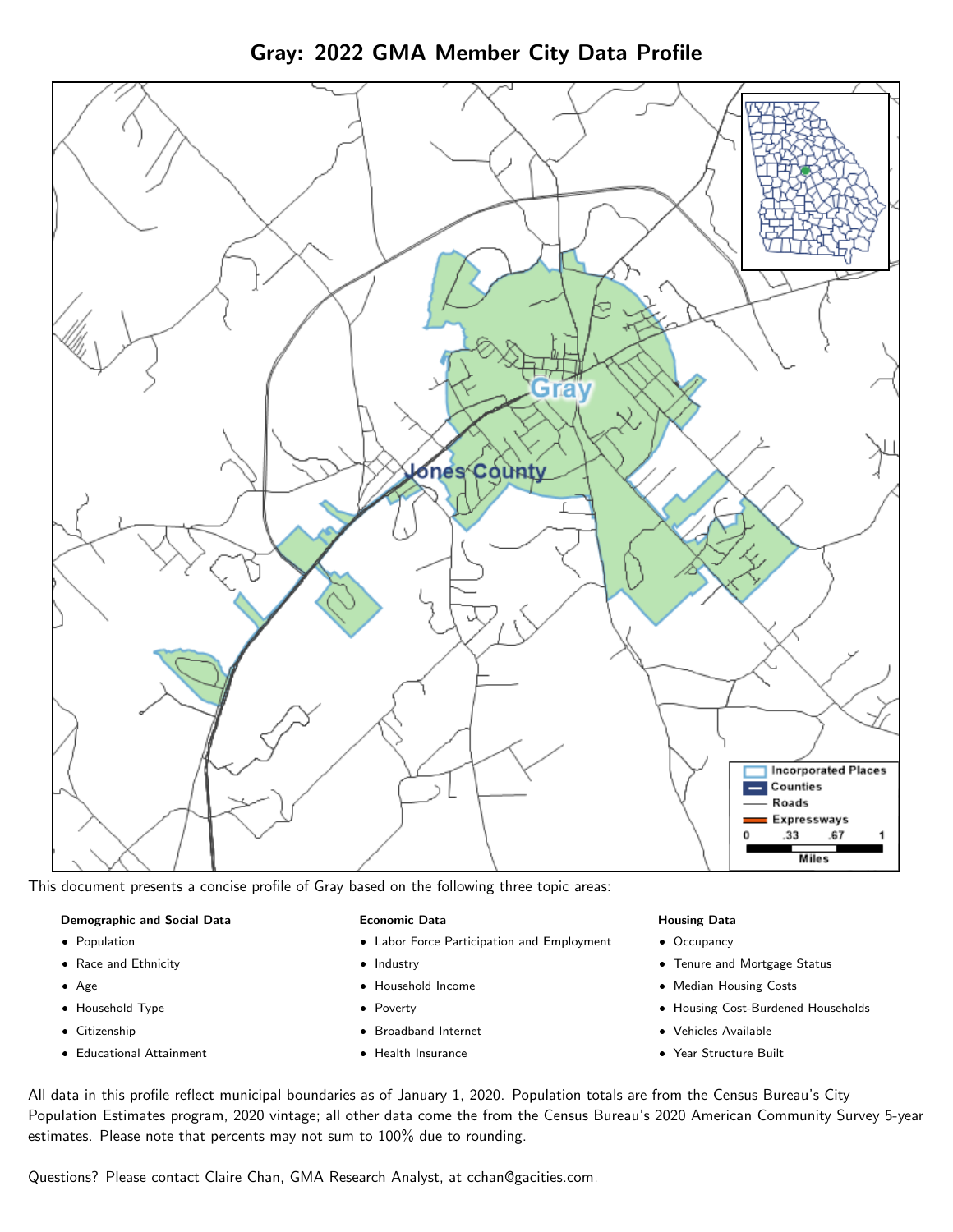# Gray: Demographic and Social





**Citizenship** 



Source: American Community Survey, 2020 5-year estimates, table B05002 Source: American Community Survey, 2020 5-year estimates, table B15002

#### Race and Ethnicity



Source: U.S. Census Bureau, City Population Estimates, 2020 vintage Source: American Community Survey, 2020 5-year estimates, table B03002

#### Household Type



Source: American Community Survey, 2020 5-year estimates, table B01001 Source: American Community Survey, 2020 5-year estimates, table B11001

#### Educational Attainment



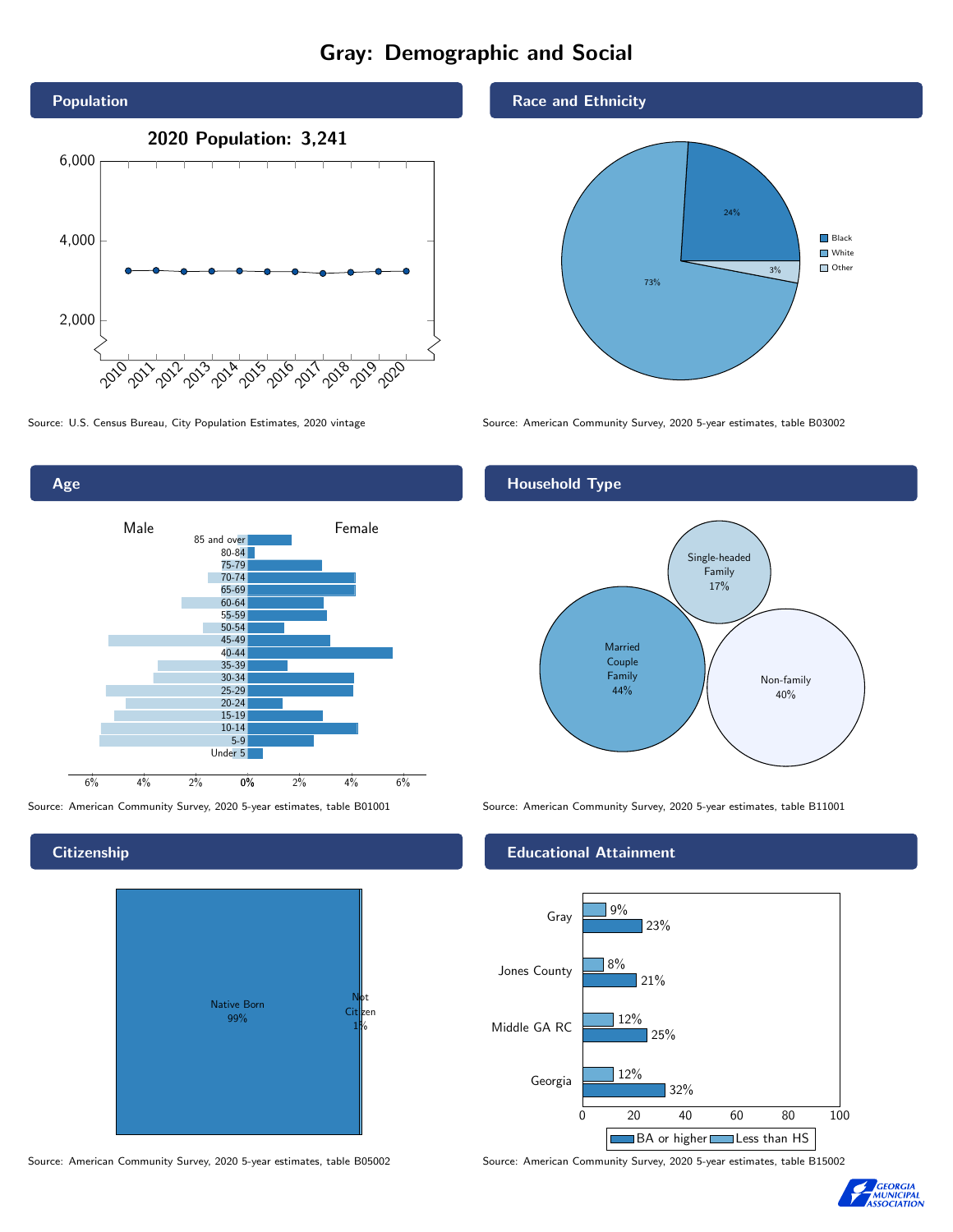# Gray: Economic



Source: American Community Survey, 2020 5-year estimates, table B23001 Note: Unemployment rate is based upon the civilian labor force.

#### Industry

| Agriculture, forestry, fishing and hunting, and mining      | 2%    |
|-------------------------------------------------------------|-------|
| Construction                                                | 6%    |
| Manufacturing                                               | 13%   |
| <b>Wholesale Trade</b>                                      | 2%    |
| <b>Retail Trade</b>                                         | 9%    |
| Transportation and warehousing, and utilities               | 3%    |
| Information                                                 | $2\%$ |
| Finance and insurance, real estate, rental, leasing         | 20%   |
| Professional, scientific, mgt, administrative, waste mgt    | 7%    |
| Educational services, and health care and social assistance | 21%   |
| Arts, entertainment, recreation, accommodation, food        | 6%    |
| service                                                     |       |
| Other services, except public administration                | 2%    |
| Public administration                                       | 8%    |

Source: American Community Survey, 2020 5-year estimates, table C24030



Source: American Community Survey, 2020 5-year estimates, tables B19013 and B19025 Source: American Community Survey, 2020 5-year estimates, table B17010

Broadband Internet No 23% Yes 77%

#### Health Insurance



Source: American Community Survey, 2020 5-year estimates, table B28002 Source: American Community Survey, 2020 5-year estimates, table B18135